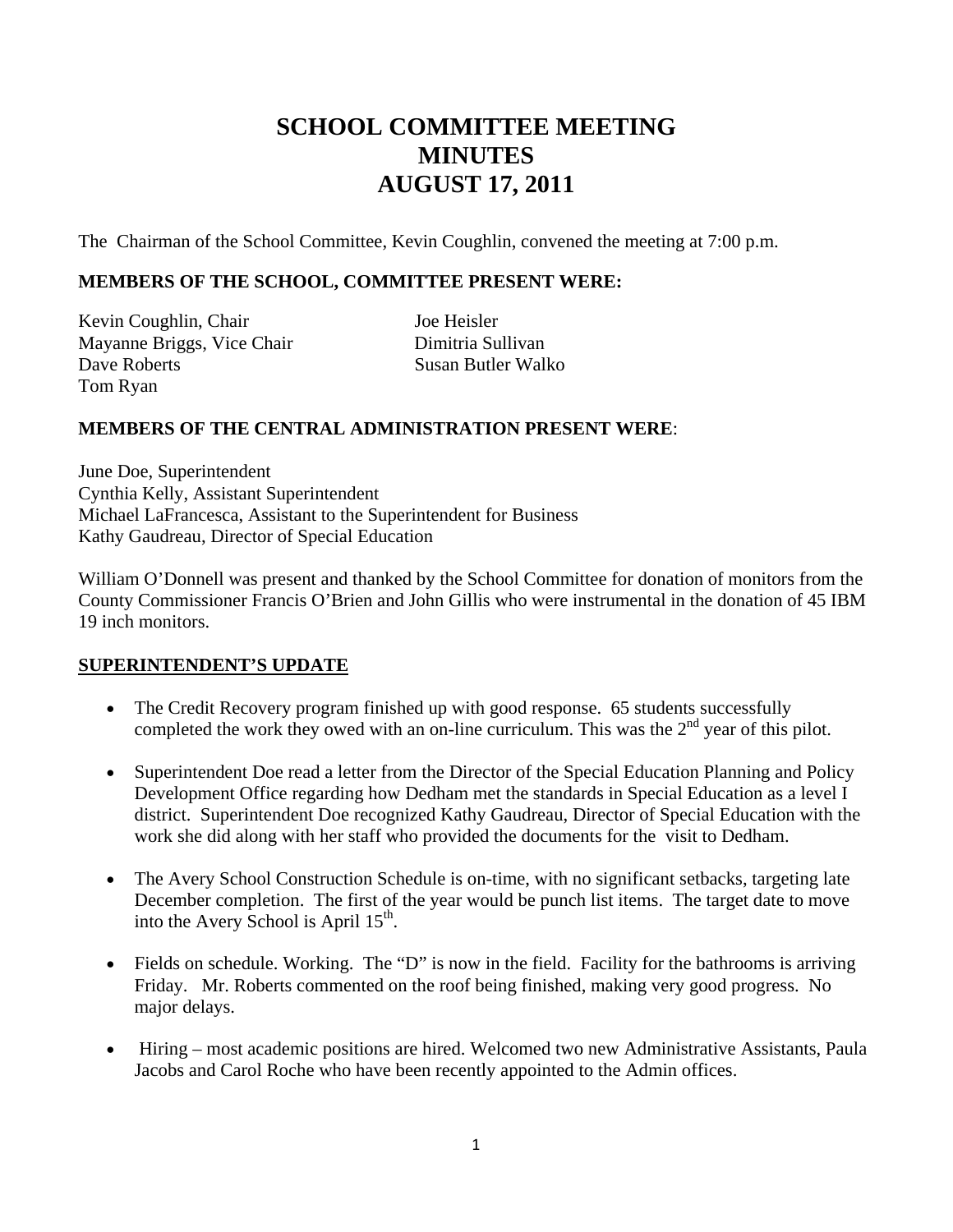- Superintendent Doe applauded the Library Board of Trustees who developed a new initiative by purchasing 200 books that was generated for the middle school librarian. This is an excellent program for Dedham students.
- Superintendent Doe spoke attended a 2-day NEASC conference. Mr. McCarthy also attended similar high school conference. There will be a reaccreditation visit at the middle school scheduled for October. Principal McCarthy spoke regarding the H.S. time line. He has equested the visit to be in the fall 2013.
- Mr. McCarthy submitted a proposal /draft for graduation in 2012. Senior exams will be held on May 29, 30, 31 and June 1<sup>st</sup>. June  $7<sup>th</sup>$  graduation rehearsal inside with senior awards that evening. Proposing graduation for Saturday June  $9<sup>th</sup>$  at 10:00 regardless of the weather, setting up both inside and outside. Additional proposals requested.
- Teachers return Sept. 6 and schools are officially open Sept. 7. New teacher orientation will be held Aug. 30 at the Endicott Estate.

# **FACILITIES UPDATE:**

Mr. Michael LaFrancesca reported:

- Riverdale roof completed.
- Fire escape at Oakdale School will be completed by next week.
- High School Locker room will be ready.
- Facilities Manager Mr. LaFrancesca described the combined school and town position.

School Committee Chairman Kevin Coughlin made a motion for the school committee to support this position and to move forward with it. Dave Roberts so moved, Dimitria Sullivan seconded, Approved, Unanimous.

Mrs. Doe reported that the solar panels on the high school are live and functioning. There are 525 panels.

## **APPROVAL OF MINUTES OF JULY 13, 2011 MINUTES**:

Chairman Coughlin motioned the approval, Mrs. Mayanne Brigg so moved, Seconded by Mr. Joe Heisler. Approved. Mrs. Sullivan abstained.

## **DONATIONS:**

Superintendent Doe read the following donations to the school department:

- Anonymous donation of \$2500 to Mr. Plansky to the athletic department in support of the 2011 summer strength and conditioning program for instruction of the Muscular and Sports Therapy Center.
- Donation of \$1980.00 from Dedham Youth Basketball to the athletic department for a runner for the main gym.